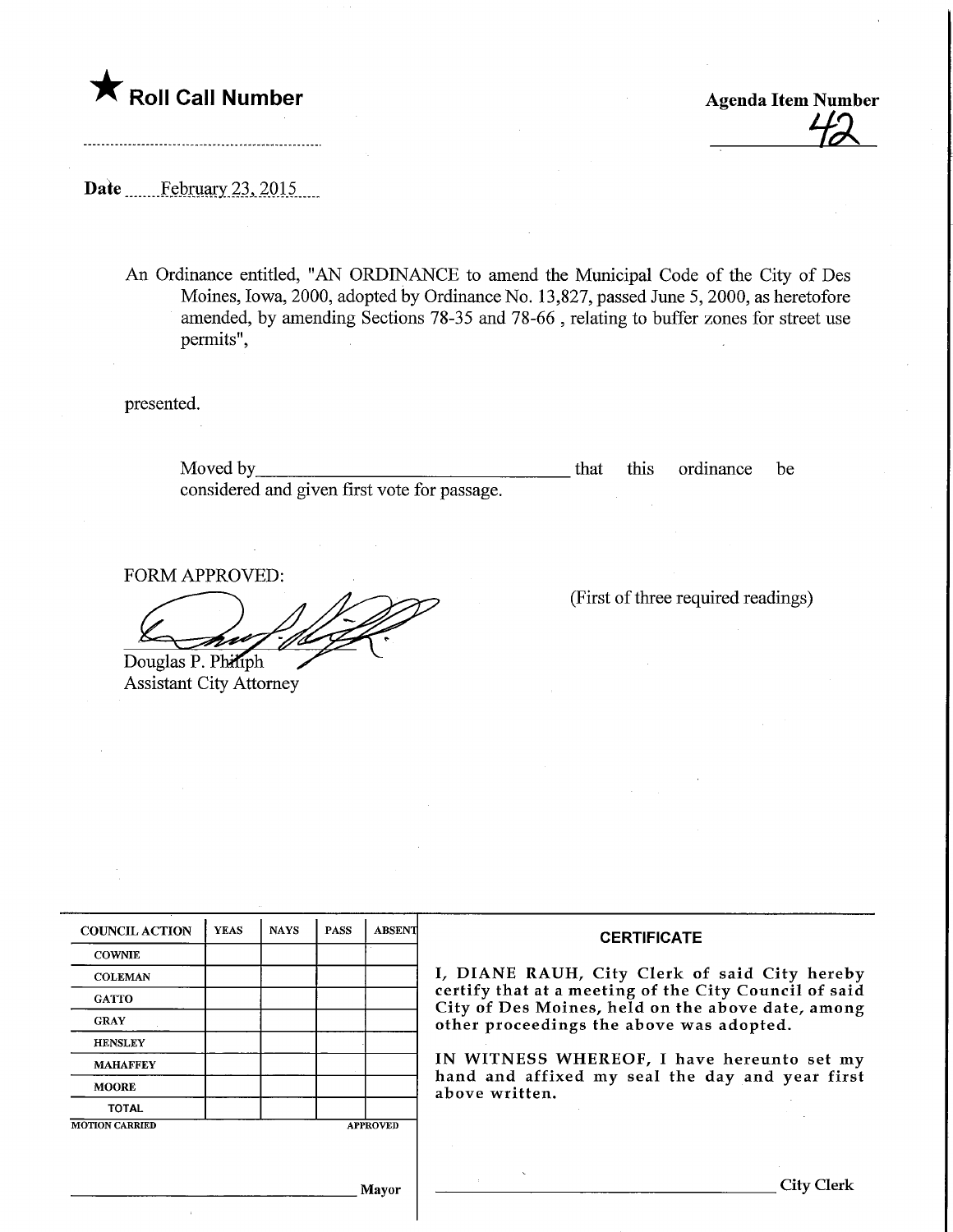## ORDINANCE NO.

AN ORDINANCE to amend the Municipal Code of the City of Des Moines, Iowa, 2000, adopted by Ordinance No. 13,827, passed June 5, 2000, as heretofore amended, by amending Sections 78-35 and 78-66 , relating to buffer zones for street use permits.

Be It Ordained by the City Council of the City of Des Moines, Iowa:

Section 1. That the Municipal Code of the City of Des Moines, Iowa, 2000, adopted by

Ordinance No. 13,827, passed June 5,2000, as heretofore amended, is hereby amended by amending

Section 78-35 and 78-66, relating to buffer zones for street use permits, as follows:

## Sec. 78-35. Prohibited acts.

(a) No peddler shall conduct peddling with any person situated in a motor vehicle upon any public street, alley, driveway access, or public way.

(b) No peddler shall conduct peddling upon any part of the public right of way along a parade route on the day of any permitted parade.

(c) No peddler shall conduct peddling within one thousand eight hundred  $(1,800)$   $(1,000)$ feet of the perimeter of a street closure, or inside such perimeter, for an event where a street use permit has been issued unless written permission from the street use permit holder has been obtained.

(d) , No peddler shall conduct peddling between the hours of 9:00 p.m. and 9:00 a.m.

(e) No peddler shall do business or attempt to do business upon any property on which has a posted notice prohibiting peddling or soliciting.

(f) No peddler shall harass, intimidate, coerce or threaten any individual to induce a sale.

(g) No peddler shall falsely or fraudulently misrepresent the quality, character or quantity of any article, item or commodity offered for sale or sell any unwholesome or tainted food or foodstuffs.

(h) No peddler shall conduct business in such a manner as to endanger the public health, welfare, or safety of the public.

## Sec. 78-66. Application for license.

Every transient merchant shall apply to the city clerk for a transient merchant license at least three business days prior to use by providing the following information upon a form to be provided by the city clerk:

- (1) The full name, age, permanent address and phone number of the applicant.
- (2) A description of the merchandise to be sold.
- (3) The business name and address.
- (4) The starting date and duration of the proposed sale, and the specific hours, not less than six consecutive hours in every 24-hour period, when the site will be vacated as required by